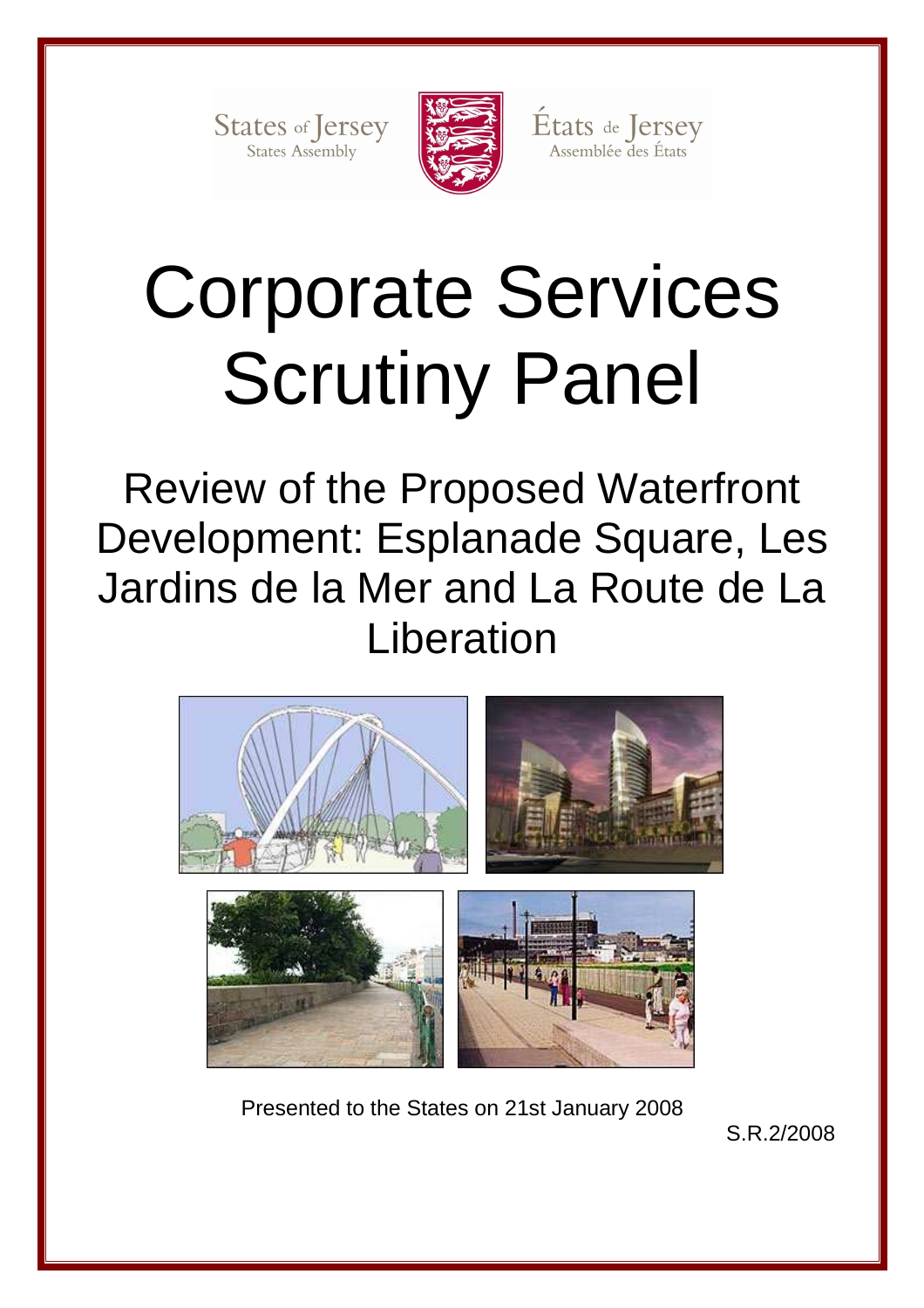## **Proposed Waterfront Development: Esplanade Square, Les Jardins de la Mer and La Route de La Liberation**

## **Report of review conducted by Corporate Services Scrutiny Sub Panel, chaired by Deputy C.E. Egré.**

## **Background**

- 1. The Corporate Services Panel was invited in June 2007 to scrutinise the revised arrangements for the development of the Waterfront between the Waterfront Enterprise Board and Harcourt.
- 2. The Panel was informed that the Planning Minister had developed a new set of proposals for the area comprising Esplanade Square, Les Jardins de la Mer and La Route de La Liberation which entailed sinking the Route de la Liberation, linking the Waterfront more effectively to the town and introducing a new design framework for a new business centre with some housing (the 'Hopkins Plan'). The cost to the taxpayer of sinking the road would be considerable if undertaken by the States. However, if the developer of the adjoining land were to undertake the project the cost could be significantly reduced as it could be offset by additional development return.
- 3. At that time, the Waterfront Enterprise Board, which was responsible to the States for the development of the sites, was in the process of negotiating heads of terms with the preferred developer, Harcourt. Consideration was also being given to a possible alternative option of opening the development to a new tender process.
- 4. The Corporate Services Panel, having acknowledged that the revised proposals for the area, which formed the heart of a new business centre for the island and a prominent gateway to St. Helier, were a significant matter of public interest, agreed to undertake a review of the proposals with a specifically narrow purpose of examining the commercial of the proposed arrangement between WEB and Harcourt. The Panel was aware that there were highly significant social, economic and environmental issues relating to planning, traffic and waste disposal. However, these issues were clearly outside its remit and it was agreed that it would be appropriate for these matters to be examined by other Panels.

## **Methodology**

- 5. A Sub Panel was established under the chairmanship of Deputy C. H. Egré to undertake the review. The other members of the Sub Panel were Senator L. Norman and Constable D. Murphy. Officer support was provided by Mr. M. Haden and Miss S. Power.
- 6. The Sub Panel appointed Mr. R.E. Wragg, FRICS, to investigate the history behind the current negotiations and to undertake a preliminary assessment of the proposed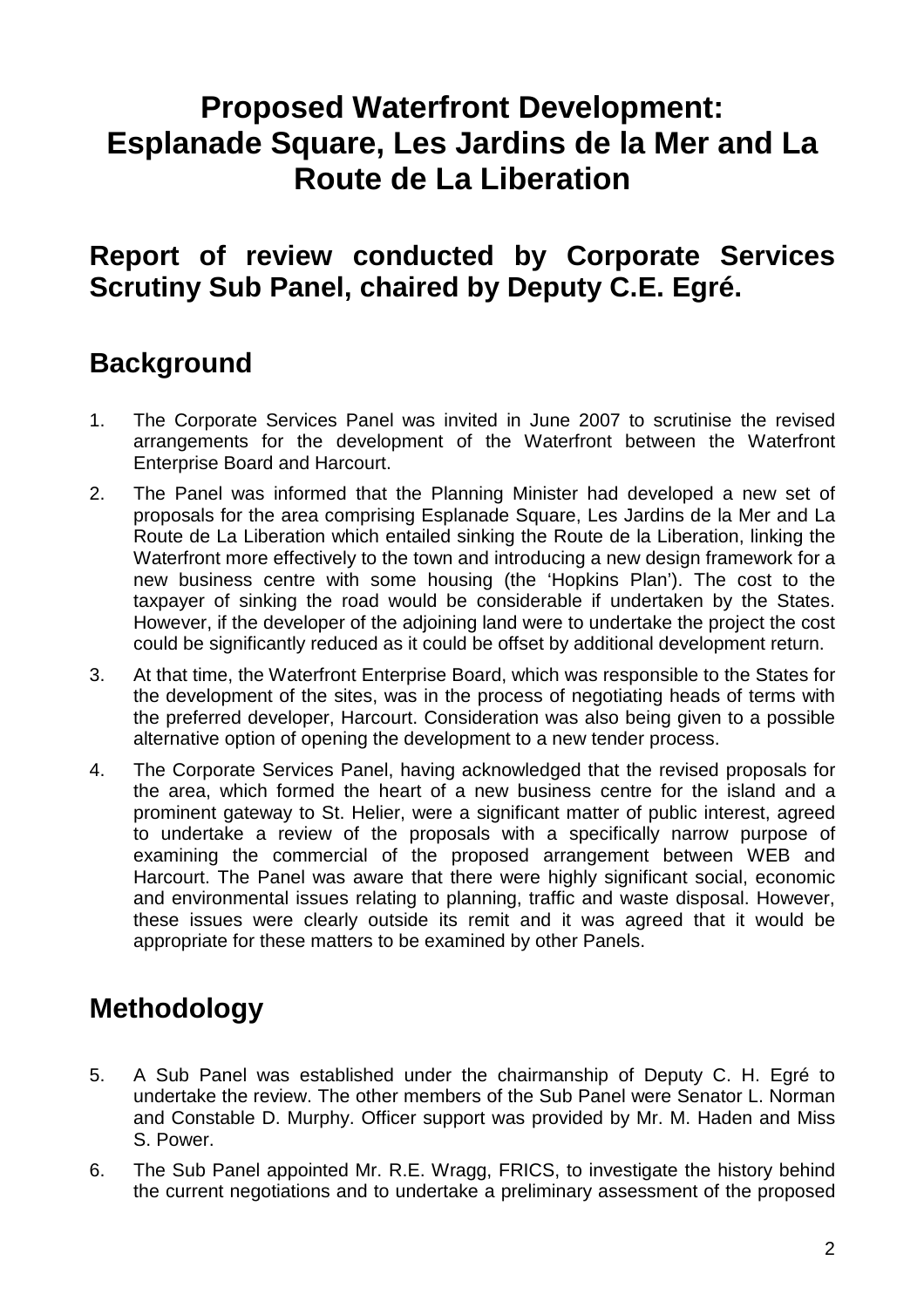heads of terms including the package of monetary payments and development gains. Mr. Wragg, a resident of the Bailiwick of Guernsey, had previously provided valuable assistance in the review of the proposed sale of the former Jersey College for Girls site.

- 7. The Sub Panel received a briefing note from WEB, dated 22nd June 2007, giving full financial and commercial details in confidence of the proposed land transaction deal that had been negotiated with Harcourt. The Sub Panel is not at liberty to publish this information in this report.
- 8. The Sub Panel was also given access in confidence to the following papers relating to the transaction and the proposal to sink the road:
	- Copies of original agreements between WEB and Harcourt relating to Les Jardins de La Mer and Esplanade Square
	- Economic Adviser's report to Council of Ministers on the economic impact of the proposals for the development of the Waterfront, Feb 2006
	- Supplementary Planning Guidance for the Jersey Waterfront, April 2006
	- West of Albert Infrastructure Review: La Route de la Liberation: Consultant's Brief, Hopkins Architects, October 2006
	- West of Albert Infrastructure Review: Civil/Structural Engineering Report, Scott Wilson, December 2006
	- PWC: updated socio-economic impact assessment, January 2007
	- Franklin and Andrews independent review of reports prepared by Scott Wilson, Cushman Wakefield and WEB, January 2007
	- Site specification details supplied to Harcourt
	- Ministerial decision by the Chief Minister, dated 3rd March 2007, authorising negotiations with Harcourt, together with supporting reports
	- Copy of legal advice to WEB in respect of negotiations with Harcourt and communications with other developers
	- Cushman and Wakefield: updated Report and Valuation for Waterfront Development site, as at 30th April 2007
	- Copy of presentation to the Council of Ministers on 28th June 2007
- 9. On 4th July 2007, the Sub Panel's adviser attended meetings with the Managing Director and officers of the Waterfront Enterprise Board and with the Chief Executive of the States, accompanied by Scrutiny Officers, to discuss the proposed development and questions on the structure and terms of the proposed arrangements between WEB and Harcourt.
- 10. Mr. Wragg subsequently advised the Sub Panel that he was satisfied that the process which had been followed in the negotiations leading to the revised proposals for a land transaction deal between WEB and Harcourt Developments Limited had been carried out professionally and with due regard to obtaining value for money for the public. He confirmed that the process was fully in accord with the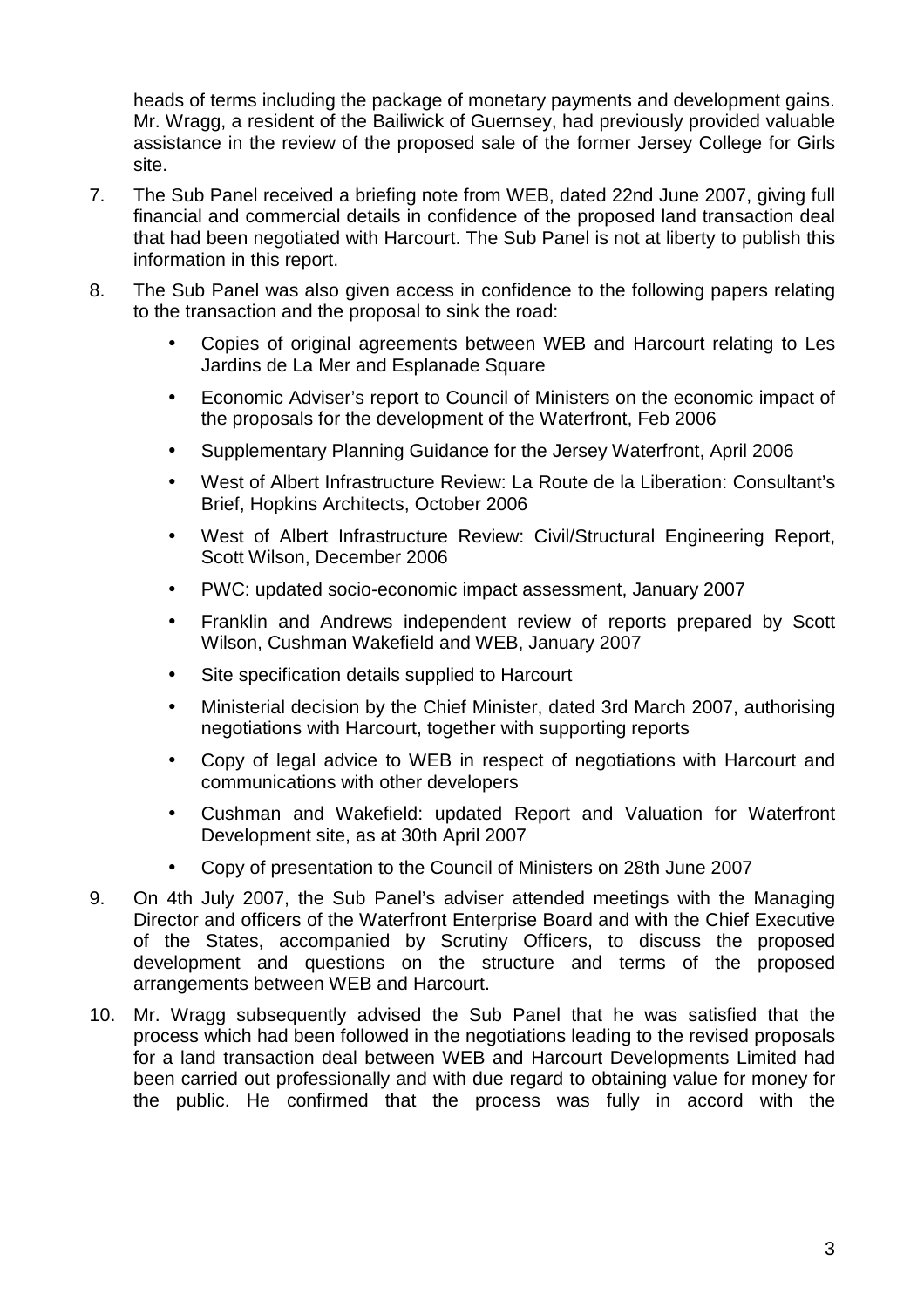recommendations he had made in his report on the sale of the former JCG site<sup>2</sup>. He provided a written report to the Sub Panel which is included in the Appendix to this report.

# **Conclusion**

- 11. Having considered this advice and the paperwork received, the Sub Panel concluded that it was satisfied that the process of negotiations with the developer complied with good commercial practice It was agreed that a further, full investigation by the Sub Panel into the commercial arrangements was unnecessary and the Sub Panel advised the Corporate Services Panel, the Chief Minister and WEB accordingly.
- 12. In doing so, we wish it to be clearly understood that issues relating to the broader implications of the transaction on the Island's economy, population and environment were beyond the scope of our enquiry. These matters are properly the subject of public consultation leading to a major States debate in 2008.
- 13. We are grateful to Mr. Wragg for the benefit of his development experience to the scrutiny of this transaction and for his assistance in bringing the review to a swift conclusion.
- 14. We also wish to record our appreciation for the co-operation received in the course of the review from officers at the Chief Minister's department and at the Waterfront Enterprise Board. We believe that this investigation, during which we have been given good access to confidential information, has been a worthwhile opportunity to scrutinise a high profile transaction in some detail. We trust that this exercise will be a useful contribution when this important matter is debated in the States.
- 15. The Corporate Services Panel agreed at its meeting on  $9<sup>th</sup>$  January 2008 to present this report to the States. Deputy P.D.J. Ryan declared an interest in this matter and withdrew from consideration of the report.

### **Record of Sub Panel meetings**

Note: The following meetings of the Sub Panel were held in private session under Exemption 3.2.1(xi) of the Code of Practice on Access to Official Information

28th June 2007

4th July 2007

 $\overline{a}$ 

 $^{2}$  Report on the review of the proposed sale of the former Jersey College for Girls site, SR10/2007, May 2007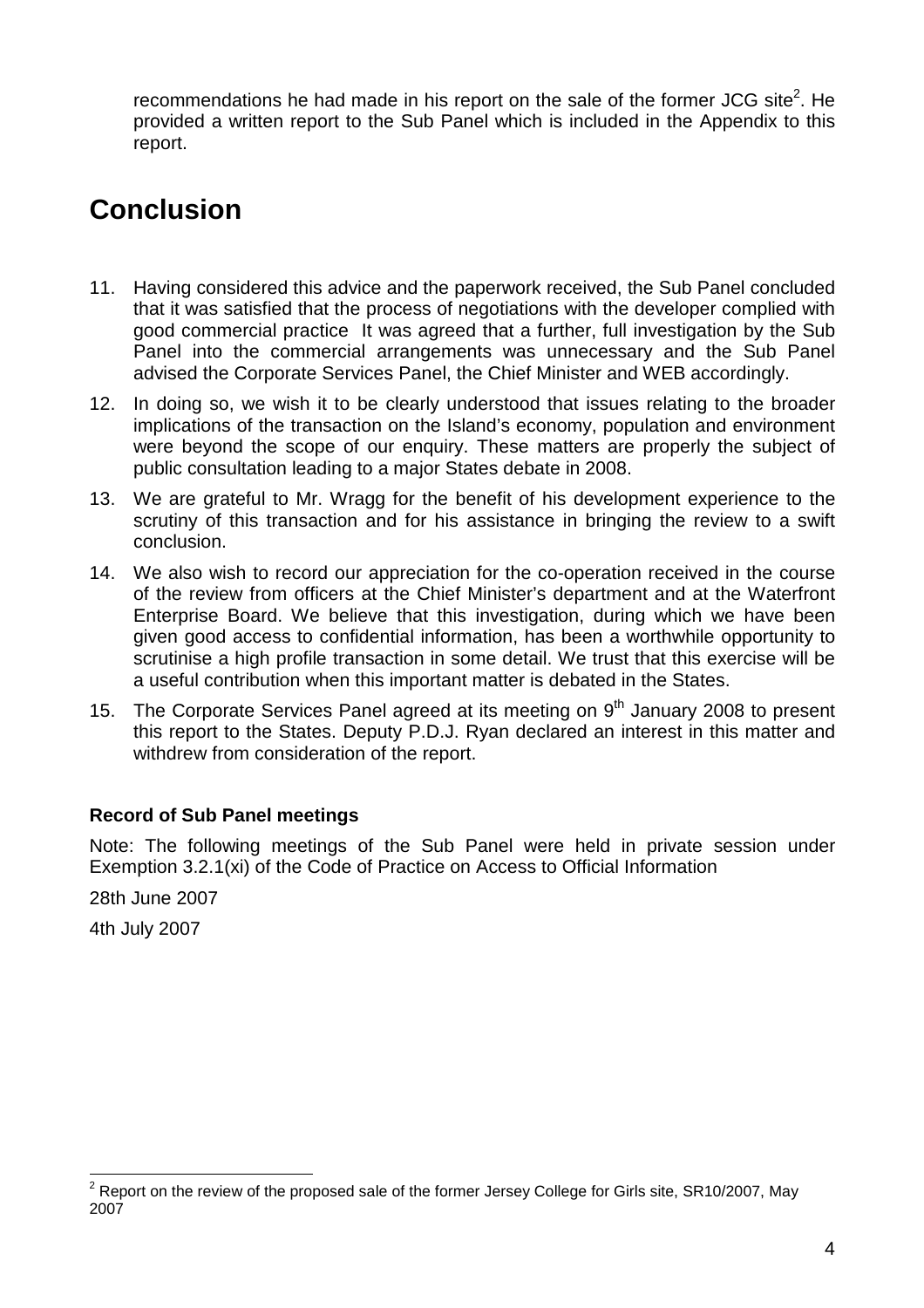**Appendix: Adviser's Report to the Scrutiny Panel for the Jersey Waterfront Development.** 

#### **Scope of Instruction**

The Panel have requested that I, Robert E H Wragg FRICS, should consider the viability of the present arrangement for the development of the Waterfront between the Waterfront Development Board and Harcourt based upon the Hopkins proposals as set out in their Masterplan document.

The purpose of my report is to consider the commerciality of the proposed heads of terms agreed between WEB and Harcourt. It is not part of my remit to consider the costs of the Hopkins Proposals or the valuations which have already been considered by Cushman and Wakefield in their Report and Valuation dated 1 December 2006.

In considering the arrangements, I have had meetings with WEB and the Chief Executive Officer of the States of Jersey and have had regard to the Heads of Terms which are summarised in the Briefing note dated 22 June 2007 to the Scrutiny Panel.

#### **The Agreement**

It is understood that the basis of the transaction will be the grant of a ground lease for a term of 150 years as set out in the agreed Heads of Terms.

The current arrangements go back to an exclusivity agreement between WEB and Les Jardins Leisure Limited and Les Jardins Residential Limited which was granted in 2004 and subsequently extended in 2005 following the publication of the Hopkins Proposals to expire on 17 August 2007. That date has passed and there is technically no legal relationship between the parties. The proposed Heads of Terms set out the Developer as Esplanade Financial Centre Limited which I am informed is a wholly owned subsidiary of Harcourt. It would be perfectly normal for a developer to establish a Special Purpose Vehicle for this size of development and provided the proposed Bank or Insurance guarantees as envisaged are in place and appropriate forfeiture provisions are written into the Head Lease then I can see no reason to seek to change this arrangement although it would be expected that the Head Lessor should endeavour to obtain a parent company guarantee in addition.

I have considered the Heads of Terms and the method of procurement of the Developer and would make the following observations:

1. The method of procurement was by open tender from which Harcourt Developments Limited were chosen as the preferred Developer. Subsequently the Hopkins Proposals were formulated. Whilst it could be argued that a further round of open tendering could have been carried out at that stage for a number of reasons it was decided to stay with the preferred developer. At that stage Harcourt had invested heavily in the scheme and the complexity of the Hopkins Plan would have made an open tender a long and costly process. It was ultimately decided to continue to develop the Plan with Harcourt and the exclusivity agreement was extended to enable the parties to reach a stage which would enable heads of terms to be agreed. That stage was ultimately reached in May of this year at which time WEB appointed Cushman & Wakefield to provide Valuation advice. On the basis of that advice the broad Heads of Terms were produced.